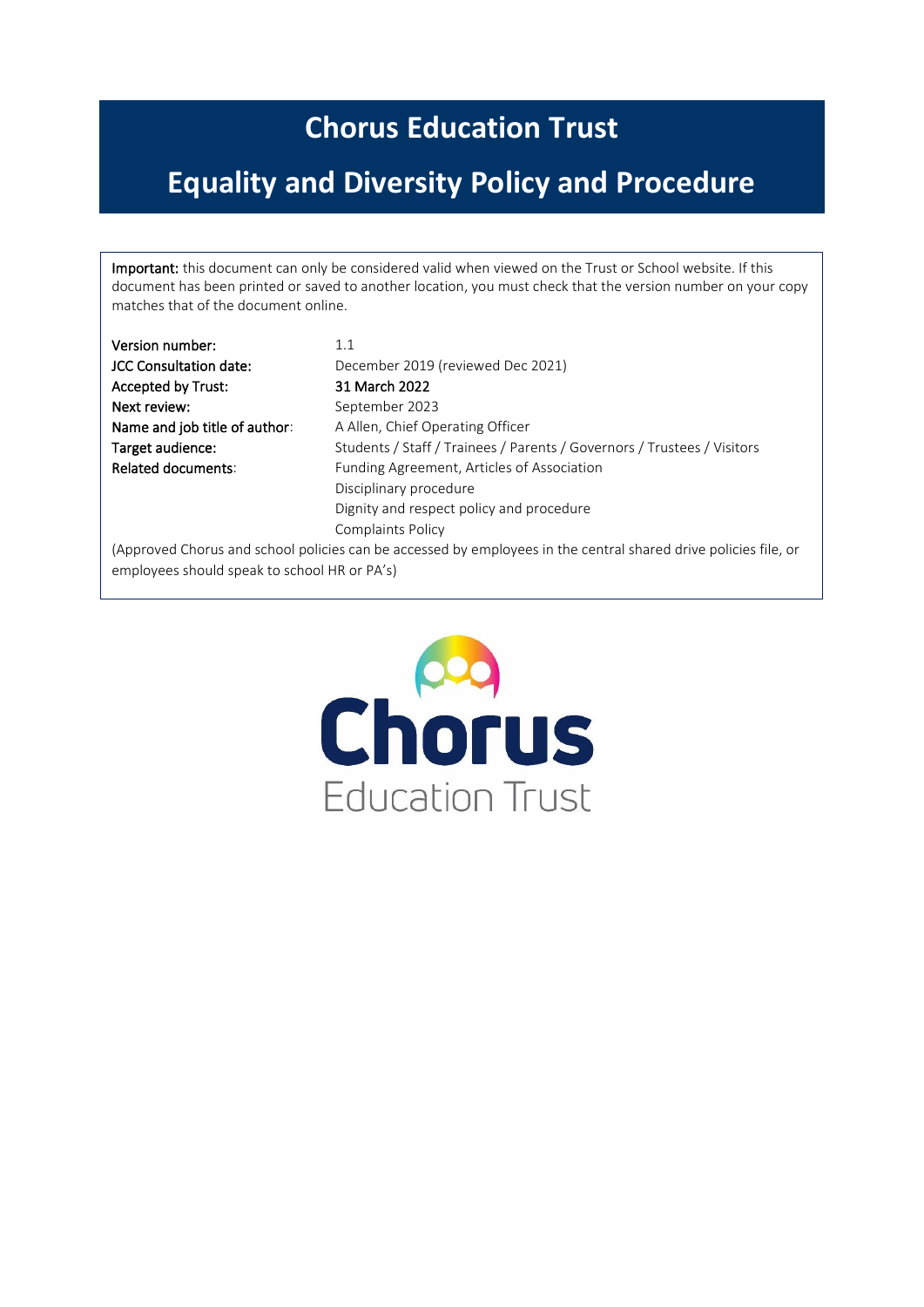

### **Contents**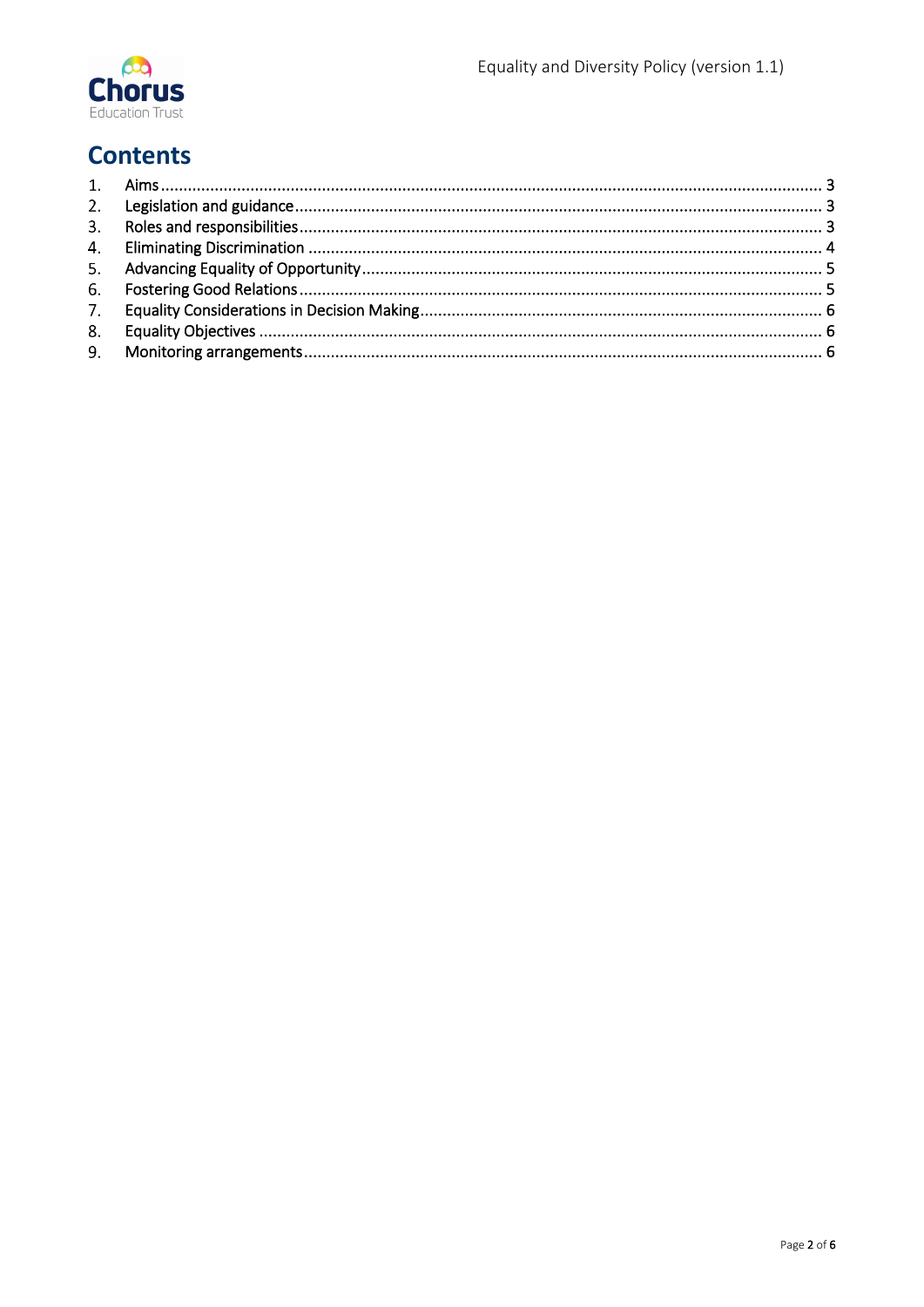

# <span id="page-2-0"></span>**Aims**

Chorus Education Trust aims to meet its obligations under the public sector equality duty by having due regard to the need to:

- Eliminate discrimination and other conduct that is prohibited by the *Equality Act 2010*
- Advance equality of opportunity between people who share a protected characteristic and people who do not share it
- Foster good relations across all characteristics between people who share a protected characteristic and people who do not share it

Chorus Education Trust (the Trust) has a vision based on seeking excellence through inspirational leadership, teamwork, innovation and challenge and we work to ensure that all of us achieve our best.

The Trust is fully committed to eliminating unlawful and unfair discrimination and values the differences that a diverse workforce brings. The Trust will not discriminate because of age, disability, gender reassignment, marriage and civil partnership, pregnancy and maternity, race (which includes colour, nationality and ethnic or national origins), religion or belief, sex or sexual orientation. It will not discriminate because of any other irrelevant factor and will build a culture that values meritocracy, openness, fairness and transparency.

The Trust's Equality and Diversity Policy represents a commitment to a common set of values and objectives. All Schools within the Trust are committed to advancing and achieving equality of opportunity for all students, parents/carers/associated persons, staff, members, trustees, governors and visitors. We believe that all people are of equal value and are entitled to equality of opportunity and that our diversity enriches our community. All employees are responsible for the promotion and advancement of this policy. Behaviour, actions or words that transgress the policy will not be tolerated and will be dealt with in line with the Trust's *Disciplinary Procedures*.

# <span id="page-2-1"></span>**Legislation and guidance**

This document meets the requirements under the following legislation:

- *[The Equality Act 2010](http://www.legislation.gov.uk/ukpga/2010/15/contents)*, which introduced the public sector equality duty and protects people from discrimination
- *[The Equality Act 2010 \(Specific Duties\) Regulations 2011,](http://www.legislation.gov.uk/uksi/2011/2260/contents/made)* which require schools to publish information to demonstrate how they are complying with the public sector equality duty and to publish equality objectives

This document is also based on *Department for Education (DfE) guidance: [The Equality Act 2010 and](https://www.gov.uk/government/publications/equality-act-2010-advice-for-schools)  [schools](https://www.gov.uk/government/publications/equality-act-2010-advice-for-schools)*.

<span id="page-2-2"></span>This document also complies with our *funding agreement* and *articles of association*.

### **Roles and responsibilities**

The **Trust Board** is/will: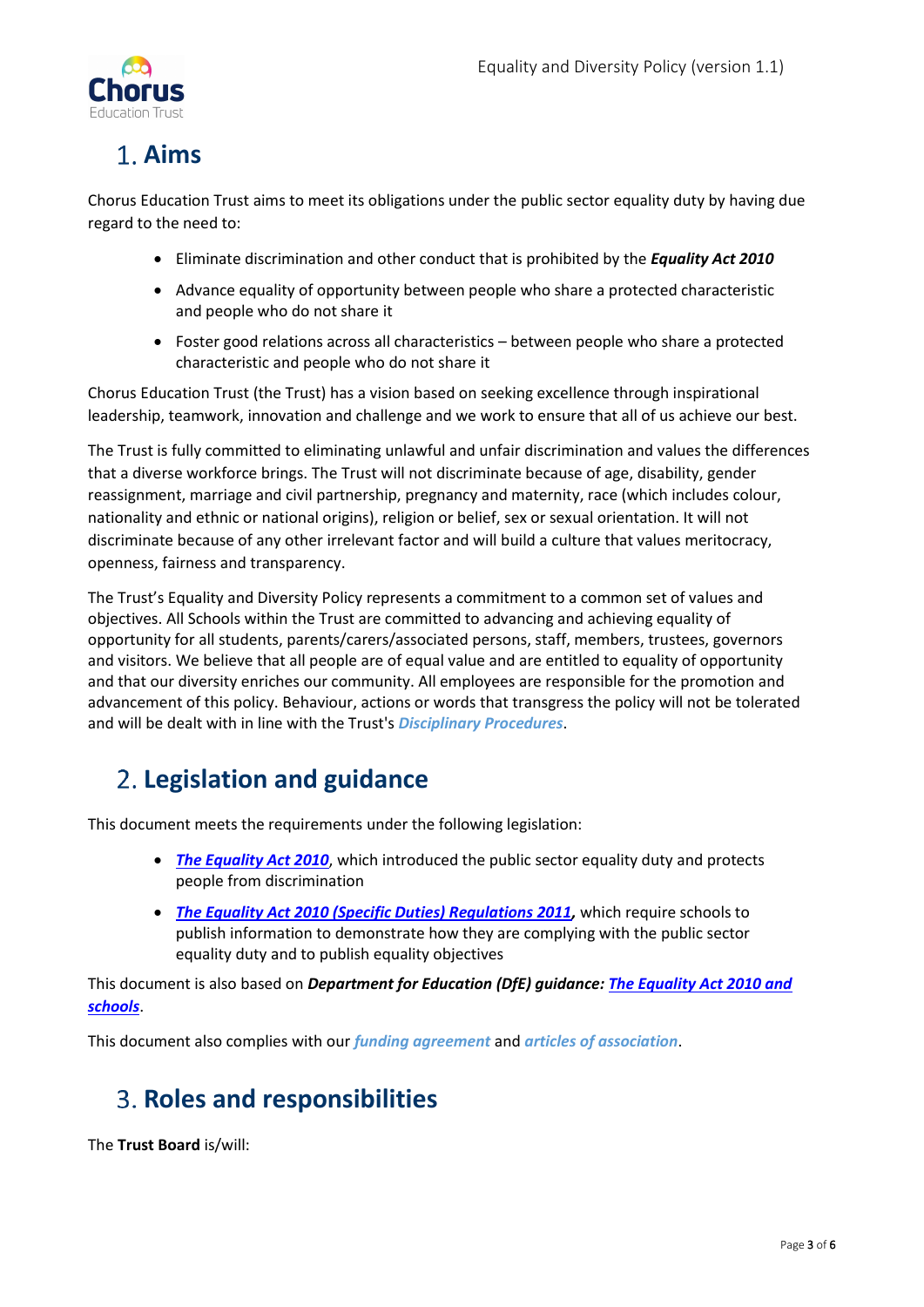

- Ensure that the equality information and objectives as set out in this statement are published and communicated throughout the Trust/schools, including to staff, pupils and parents
- Ensure that the published equality information is updated at least every year, and that the objectives are reviewed and updated at least every 4 years
- Delegate responsibility for monitoring the achievement of the objectives on a daily basis to the CEO

The **CEO** is/will:

- Promote knowledge and understanding of the equality objectives among staff and pupils
- Monitor success in achieving the objectives and report back to Trustees

The **Local Governing Bodies and Heads of School** are responsible for: monitoring the application of this policy within their respective schools; providing a high-profile lead on equality and diversity; advancing equality and diversity inside and outside school and; ensuring procedures are in place to comply with all equality legislation.

The **Human Resources Department** is responsible for ensuring that all employees are aware of this policy and associated procedures. The team will also ensure that this policy is implemented fairly and consistently.

**Leaders and managers** must ensure they implement this policy fairly and equitably, seeking guidance, clarification and support as and when required.

**All employees** must be willing and able to access appropriate learning and development, ensuring their knowledge, skill and expertise is up-to-date and that their statutory and mandatory training needs are met within specified timescales. Employees are responsible for: promoting equality and diversity, actively responding to any incidents of unfair discrimination related to protected characteristics perpetuated by students, staff or visitors. All school employees are expected to work to achieve the objectives as set out in *section 8*.

**Students** are responsible for respecting others in their language, behaviours and actions and obeying all school equality and diversity policies, procedures and practices.

### <span id="page-3-0"></span>**Eliminating Discrimination**

The Trust is aware of its obligations under the *Equality Act 2010* and complies with non-discrimination provisions. Where relevant, our policies include reference to the importance of avoiding discrimination and other prohibited conduct.

Staff and governors are regularly reminded of their responsibilities under the *Equality Act* – for example, during meetings. Where this has been discussed during a meeting it should be recorded in the meeting minutes.

New staff receive training on the *Equality Act* as part of their induction, and all staff receive refresher training every year.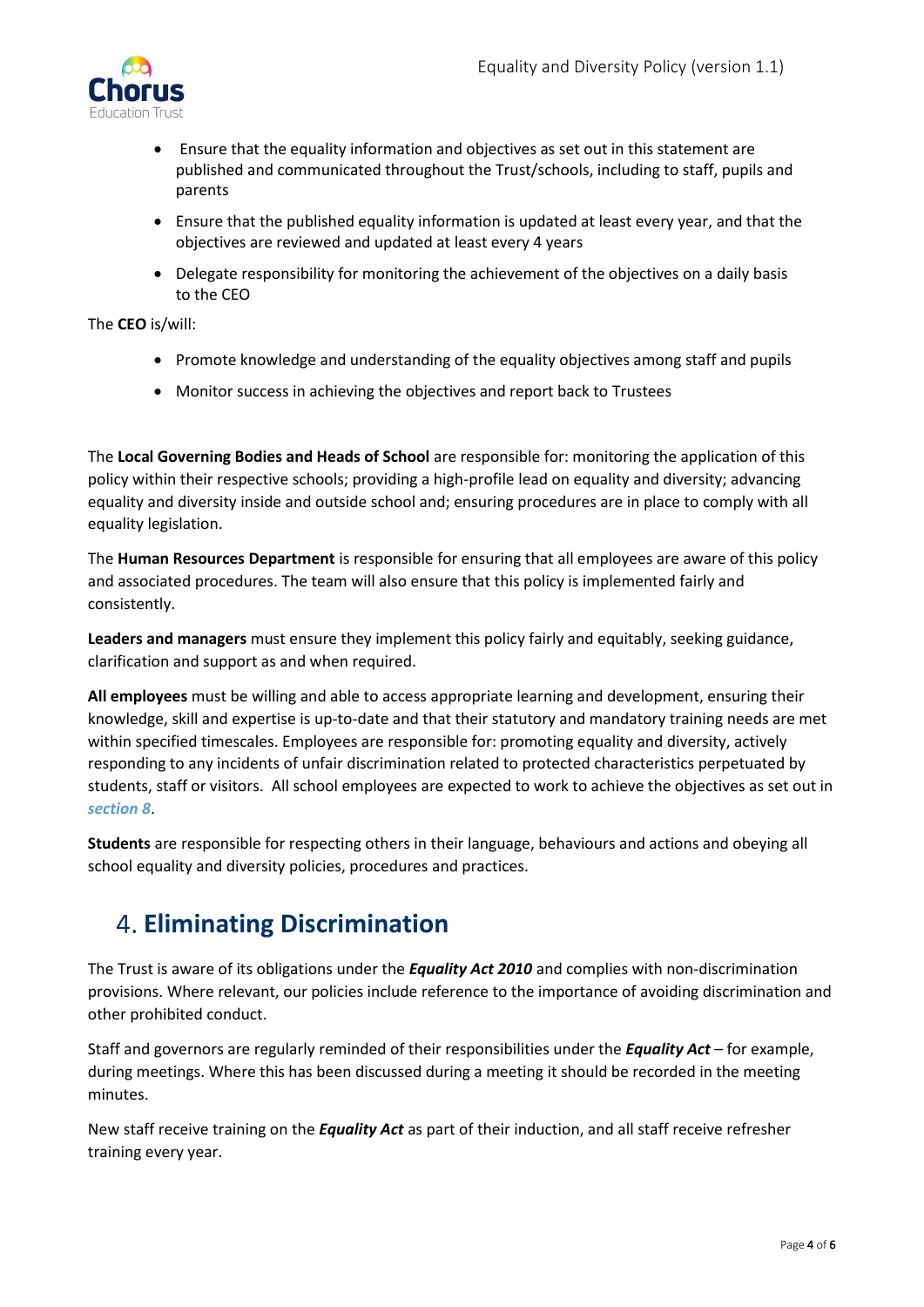

The Trust has a designated member of staff for monitoring equality issues, and an equality link Trustee. They regularly liaise regarding any issues and make senior leaders and governors aware of issues and subsequent actions as appropriate.

# <span id="page-4-0"></span>**Advancing Equality of Opportunity**

As set out in the DfE guidance on the *Equality Act*, the Trust aims to advance equality of opportunity by:

- Removing or minimising disadvantages suffered by people, which are connected to a particular characteristic, they have (e.g. students with disabilities, or gay students who are being subjected to homophobic bullying).
- Taking steps to meet the particular needs of people who have a particular characteristic (e.g. enabling Muslim students to pray at prescribed times).
- Encouraging people who have a particular characteristic to participate fully in any activities (e.g. encouraging all students to be involved in the full range of school societies).

In fulfilling this aspect of the duty, the Trust/Schools will:

- Publish attainment data each academic year showing how students with different characteristics are performing.
- Analyse the above data to determine strengths and areas for improvement, implement actions in response and publish this information.
- Make evidence available identifying improvements for specific groups (e.g. declines in incidents of homophobic or transphobic bullying).
- Publish further data about any issues associated with particular protected characteristics, identifying any issues, which could affect our own students.

### <span id="page-4-1"></span>**Fostering Good Relations**

The Trust aims to foster good relations between those who share a protected characteristic and those who do not share it by:

- Promoting tolerance, friendship and understanding of a range of religions and cultures through different aspects of our curriculum. This includes teaching in RE, citizenship and personal, social, health and economic (PSHE) education, alongside activities in other curriculum areas. For example, as part of teaching and learning in English/reading, students will be introduced to literature from a range of cultures.
- Holding assemblies dealing with relevant issues. Students will be encouraged to take a lead in such assemblies and we will also invite external speakers to contribute.
- Working with our local communities. This includes inviting leaders of local faith groups to speak at assemblies, and organising school trips and activities based around the local community.
- Encouraging and implementing initiatives to deal with tensions between different groups of students within the Trust. For example, our school councils have representatives from different year groups and they are formed from students from a range of backgrounds. All